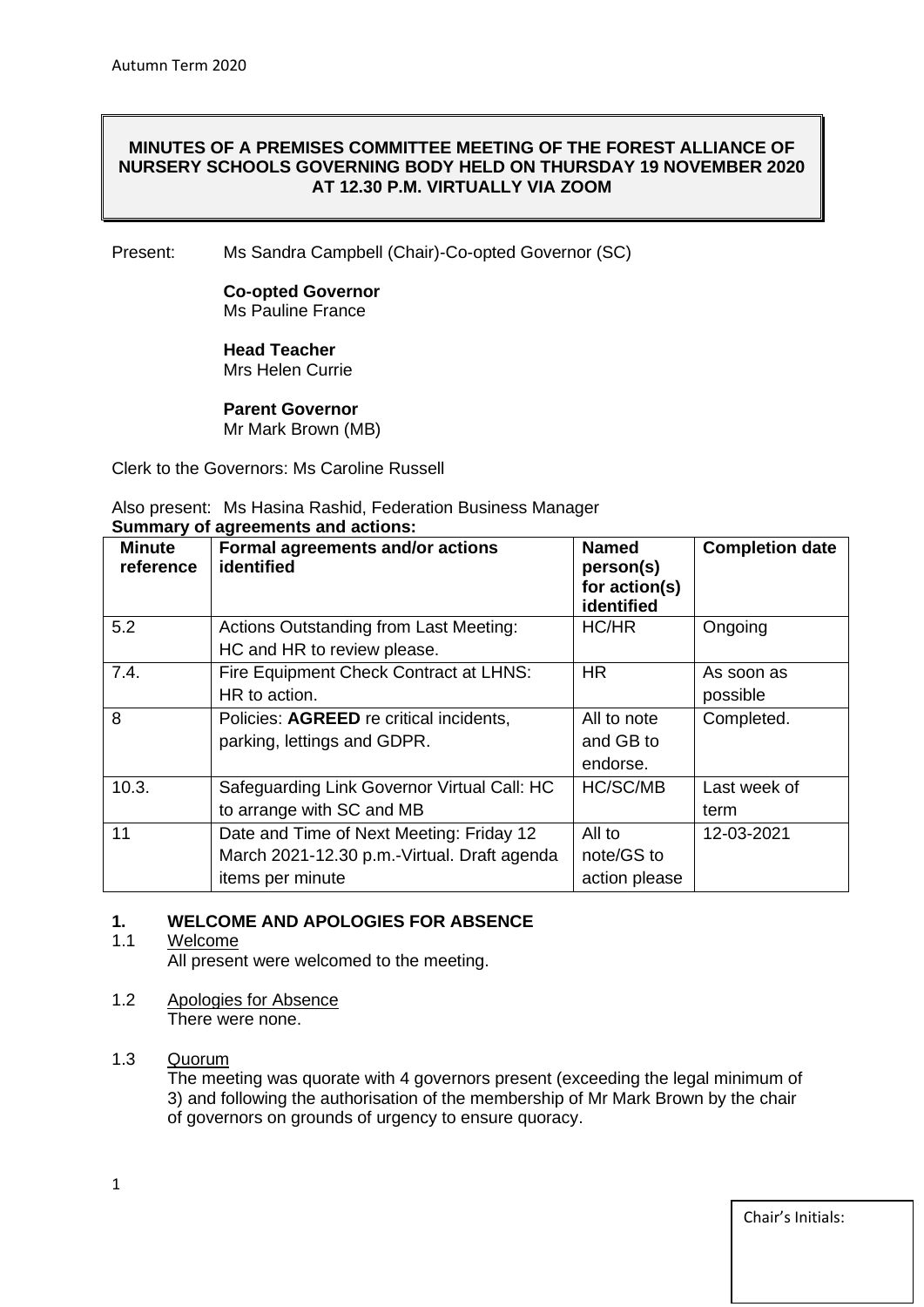## **2. DECLARATIONS OF INTEREST**

2.1. Standing Declarations of Interest Ms Campbell declared an interest in relation to occasional completion of minor building works by her spouse.

## **3**. **ELECTION OF CHAIR AND VICE CHAIR OF COMMITTEE**

- 3.1. Election of Chair for the Academic Year 2020/2021 Ms Sandra Campbell was elected unanimously. (Proposed by Ms Pauline France and seconded by Ms Helen Currie).
- 3.2. Election of Vice Chair for the Academic Year 2020/2021 Mr Mark Brown was elected unanimously. (Proposed by Ms Helen Currie and seconded by Ms Pauline France).

## **4. UPDATED TERMS OF REFERENCE FOR THE COMMITTEE**

4.1. These were received and **AGREED** noting that the quorum is 3 governors + Head Teacher to ensure effective continuity and planning in the current context of COVID19. Additional context will also be sought.

# **5. MINUTES**

Minutes of the Meeting Held on 2 June 2020 These were received and accepted, considered signed for retention by the federation and on GovernorHub.

| <b>Minute</b> | <b>Action</b>                           | <b>Status update</b>                           |
|---------------|-----------------------------------------|------------------------------------------------|
| reference     |                                         |                                                |
| 3.2.3.        | Lettings and Marketing Information:     | AE has been progressing and could market       |
|               |                                         | the area around LHNS and consider signage.     |
|               |                                         | <b>ACTION: HR to liaise.</b>                   |
| 3.2.3.        | Friends of FANS:                        | Will be considered for action by AE after      |
|               |                                         | restructure as the School has a list of        |
|               |                                         | interested parents.                            |
| 3.2.4.        | Key Holder Responsibility of Site       | SBM has spoken to SSO who is undertaking       |
|               | Services Officer:                       | for the present.                               |
| 4.2.4.        | Purchase of Spray Bottles for           | Completed                                      |
|               | Milton Tablets and Communication        |                                                |
|               | of Start Dates:                         |                                                |
| 5             | Management of Site Works:               | Done including tree works, fencing, green      |
|               |                                         | screens and pollution measuring.               |
|               |                                         | <b>ACTION:</b> Complaint to be considered by   |
|               |                                         | HT/COG re conduct of works.                    |
| 5.2.1.        | HT to Consider Markhouse Road           | HC reported that contact had been made and     |
|               | <b>Councillors re Governor Vacancy:</b> | governorship declined. It was noted that       |
|               |                                         | governors could nominate to this vacancy. An   |
|               |                                         | interested parent could be appointed.          |
|               |                                         | <b>ACTION: HT to consider.</b>                 |
| 6             | Inventory Items at CHNS                 | <b>ACTION:</b> Agenda item for next meeting    |
| 6.2           | Sensory Equipment at LHNS               | <b>ACTION:</b> HR to consider re funding.      |
| 7.4           | 4 Day 1 <sup>st</sup> Aid Courses:      | <b>ACTION:</b> School to organise for January  |
|               |                                         | <b>INSET</b> with WSFG trainer for a number of |

## 5.2. Matters Arising

Chair's Initials: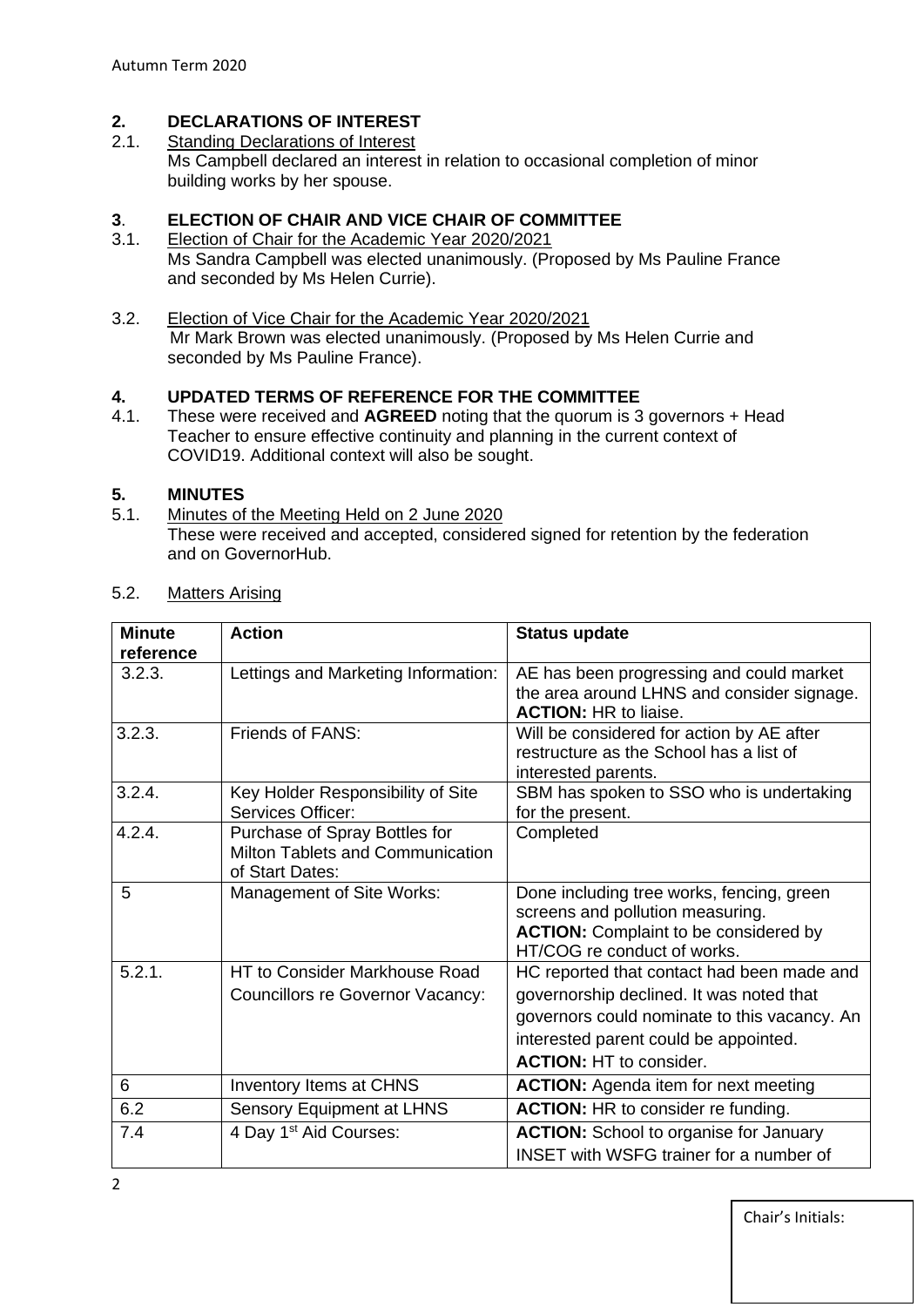|     |                                                                                       | staff (noted that London is now in tier 2) |
|-----|---------------------------------------------------------------------------------------|--------------------------------------------|
| 8.1 | Covid19 Inclusions in Teaching<br>and Learning Policy and 'Getting<br>Along Together' | Completed                                  |
| 9.2 | Use of Class Dojo to Privacy<br>Notice:                                               | Completed.                                 |

## **6. BUILDING MAINTENANCE REPORT Church Hill Nursery School:**

## 6.1. Fire Risk Assessment Report

This has been sent for both schools including actions for this year e.g. re designation of fire marshals and side lighting. The new gate does now work and has a bell.

## 6.2. External Works

- 6.2.1. Quotes have been received to replace uneven ground round the nursery and gate works to the rear of the sand pit from devolved capital funding and reserves. This would make the site more secure with fob access. In the longer term an entry system to the 2 year old room is needed. Works done have improved site security but with sufficient adults needed to man the gate and doors and register children. Further work will be scheduled for the January INSET days.
- 6.2.2. Re trees at CHNS an independent arboriculturist has been contract with work needed following neighbour complaints. Re the latter, complaints re noise will be mitigated but neighbours are aware that they live close to schools so some noise is only to be expected.
- 6.2.3. Installation of an additional CCTV camera will be considered in the garden at CHNS following incursion.
- 6.3. Lino in Lobby

This is in need of replacement.

## **Low Hall Nursery School:**

## 6.3. External Work

- 6.3.1. Front gate works have been done and signage will be considered to improve the visibility of the School from Markhouse Road. The exit onto Markhouse Road is being used for emergencies only as there is a shared cycleway there and dilapidated fencing which obscures pedestrian. It could be used for a visitor entrance and exit but the School would have to fund. Minor works are also planned to clear and tidy the car park.
- 6.3.2. There are problems at both schools with drainage with emergency call outs made re blockages.

## **7. HEALTH AND SAFETY ISSUES**

## 7.1. LHNS

 A hospital visit was reported following a head bumping incident which was also reported to LBWF.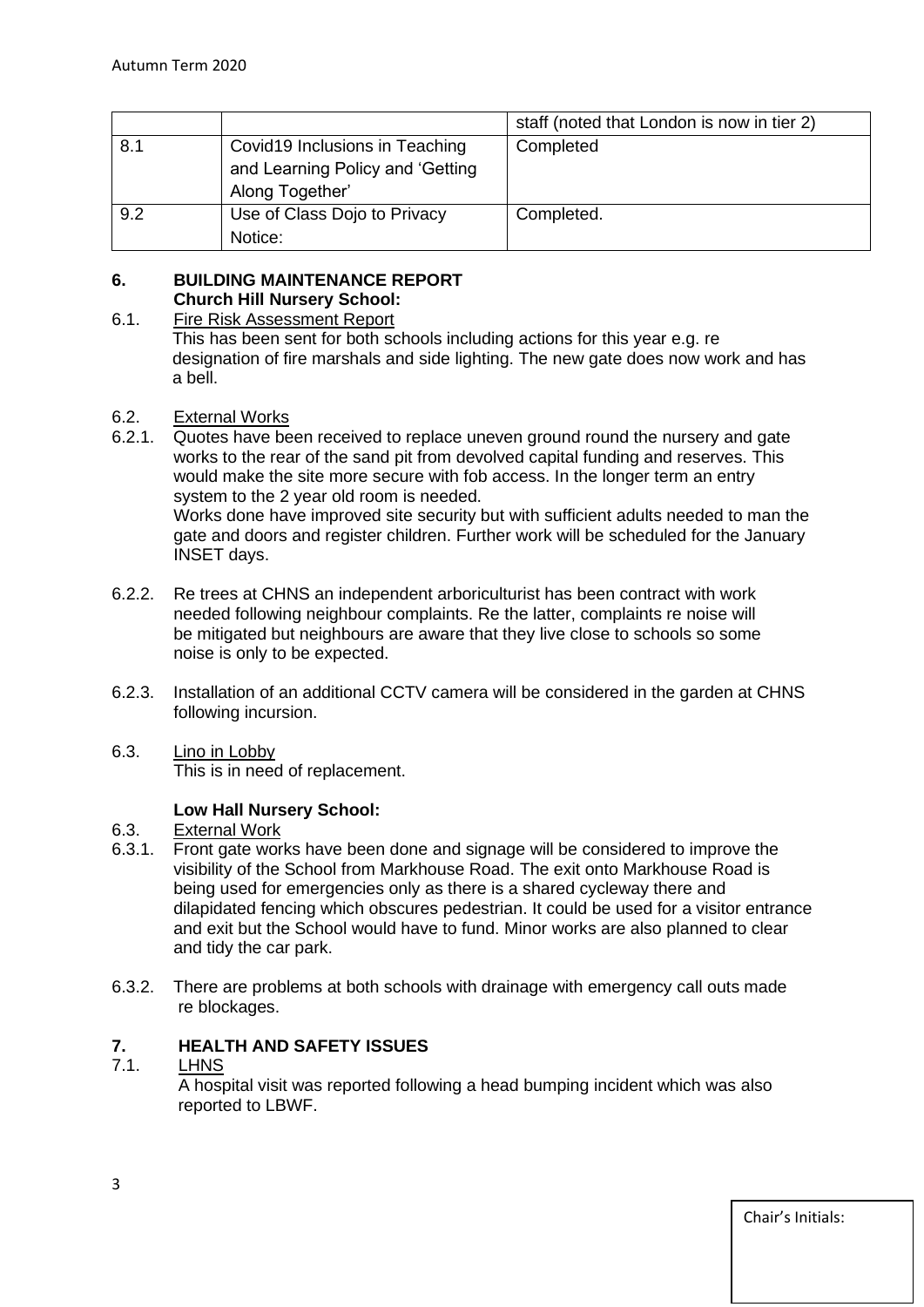## 7.2. CHNS

 There was a staff visit to A and E following a rabbit bite (animal concerned dealt with).

## 7.3. COVID

 Information was reported re hygiene, bubble mixing and parents wearing masks when on site. Play scheme numbers have been reduced to 30 following LBWF advice but will be reviewed in future if COVID restrictions are eased.

#### 7.4. Fire Equipment Checks

 A contract continues at CHNS but a different contractor is needed for LHNS. **ACTION:** HR.

## 7.5. Food Hygiene Training

 More staff have now been trained with a 4\* rating given at LHNS and 5\* at CHNS.

## 7.6. Accident Reporting

 Figures have been e-circulated by HR and were reported verbally (not abnormal for time of year). Head injury forms are to be signed at the gate with follow-up phone calls made to parents.

## **8. POLICIES**

8.1. Critical Incident Policy

 There is regular practice and training which will be repeated at the January INSET days.

## 8.2. Parking

 This policy was readopted unchanged. There are temporary classrooms in the WSFG car park so Woodberry Road is very busy. There is some anxiety re use of public transport with adjustments made by staff but generally early years staff develop some resistance and uptake of flu jabs has increased.

## 8.3. Lettings Policy

This policy was readopted unchanged noting no lettings at present due to COVID.

## 8.4. General Data Protection Policies

 These were readopted re subject access, data, personal data breach and records management. Staff are updated regularly re GDPR including re pupil and staff records.

## **9. SUSTAINABILITY ISSUES**

## 9.1. Cleaning and PPE Products

 More and different products are being used due to COVID but recycling has continued.

#### 9.2. Communication with Parents

 This is now by e means instead of paper newsletter including short videos. Info will be sent re end of term and INSET dates, safeguarding and green issues.

#### 9.3. Travel Children have walked more and mini Holland works have started around LHNS.

## 9.4. School Gardens

4